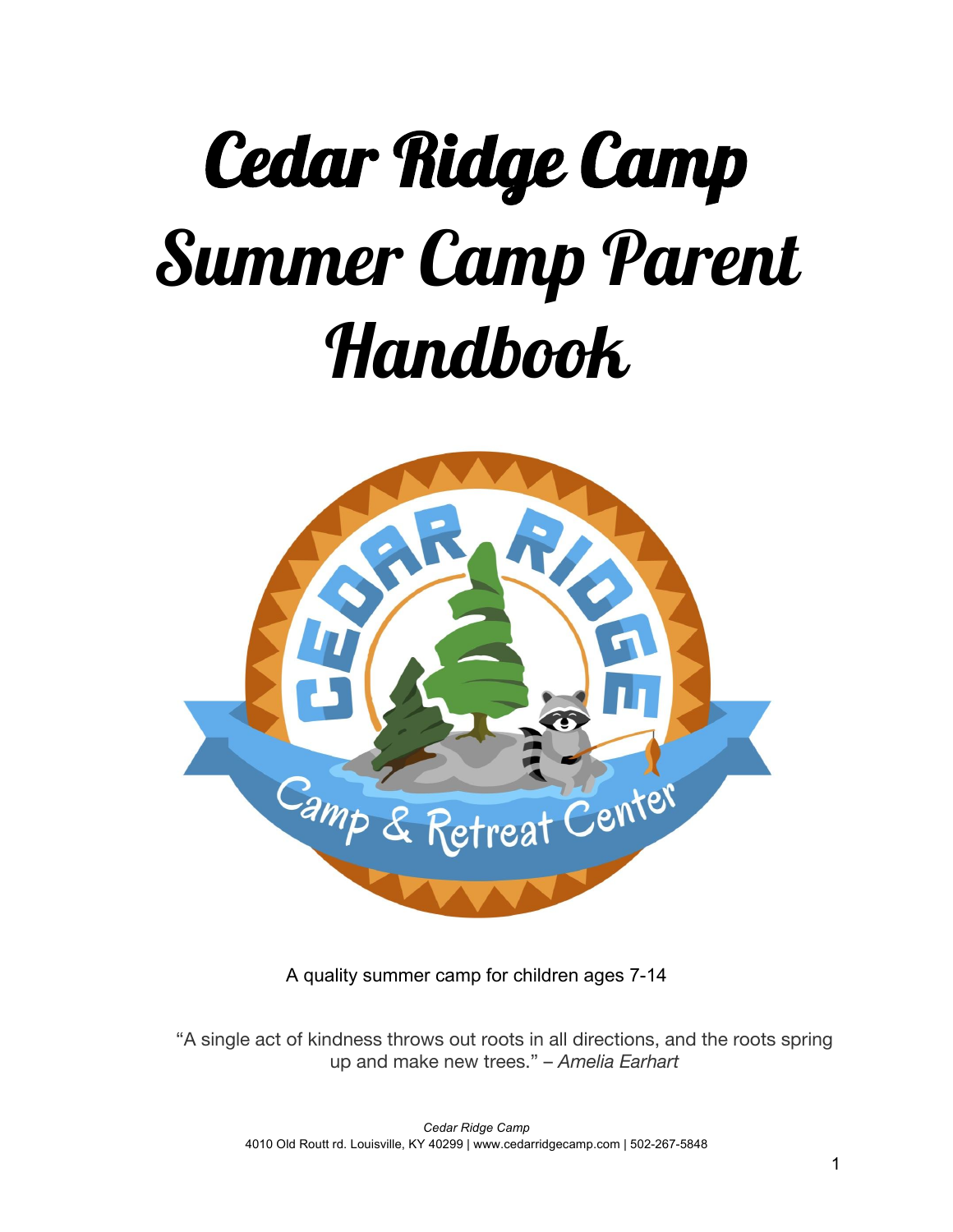| Cedar Ridge Summer Camps                  | 4              |
|-------------------------------------------|----------------|
| <b>Cedar Ridge Camp Mission</b>           | 4              |
| Staff                                     | 4              |
| <b>Example of Daily Schedule</b>          | 5              |
| Venture Camp - Age 14                     | 5              |
| CIT program $-$ Ages 15 & 16              | 6              |
| Tell Us About Your Camper                 | 6              |
| <b>Arrival &amp; Departure Procedures</b> | 6              |
| Signing In & Out Procedures               | 6              |
| <b>Transition Times</b>                   | 6              |
| Early Pick-up                             | $\overline{7}$ |
| Late Fee Policy                           | 7              |
| Screening                                 | $\overline{7}$ |
| Preparing for Camp                        | 8              |
| What to Bring                             | 8              |
| Items Not Allowed at Camp                 | 8              |
| <b>Overnight Equipment List</b>           | 8              |
| Day Camp Lunch                            | 8              |
| Camp Store                                | 9              |
| <b>Lake/Pool Activities</b>               | 9              |
| Canoeing                                  | 9              |
| Pool Swimming                             | 9              |
| <b>Field Trips</b>                        | 9              |
| Lost and Found Policy                     | 9              |
| <b>Child Protection Procedures</b>        | 10             |
| <b>Child Abuse Policy</b>                 | 10             |
| <b>Health Policies</b>                    | 10             |
| <b>Face Masks</b>                         | 10             |
| <b>Medications</b>                        | 10             |
| The Sun & Sunscreen                       | 10             |
| Injuries at Camp                          | 11             |
| Illness at Camp                           | 11             |

*Cedar Ridge Camp*

4010 Old Routt rd. Louisville, KY 40299 | www.cedarridgecamp.com | 502-267-5848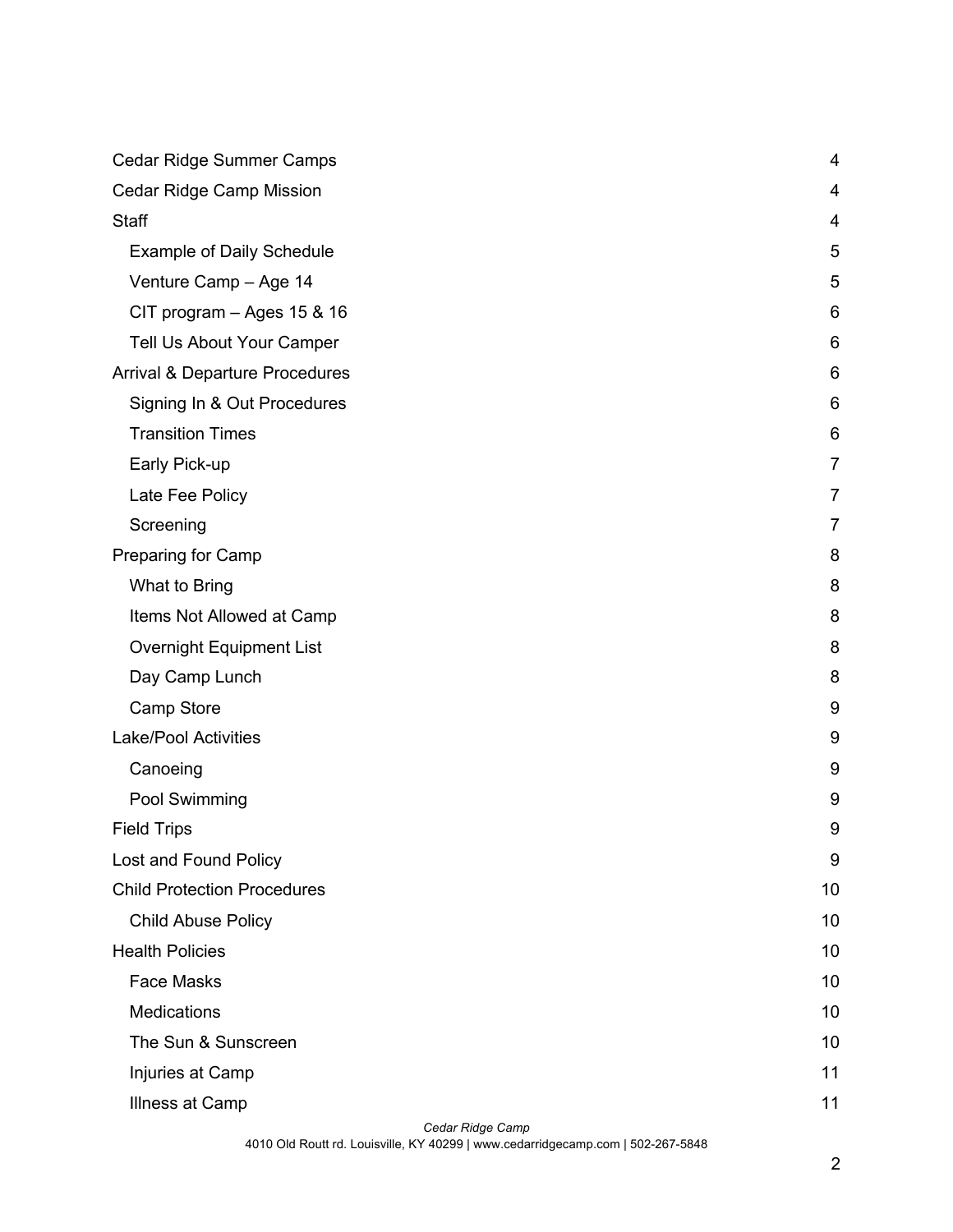| <b>Guidelines for Sick Campers</b>    | 11 |
|---------------------------------------|----|
| <b>Behavior Management Procedures</b> | 12 |
| Discipline Policies and Procedures    | 12 |
| Mail                                  | 13 |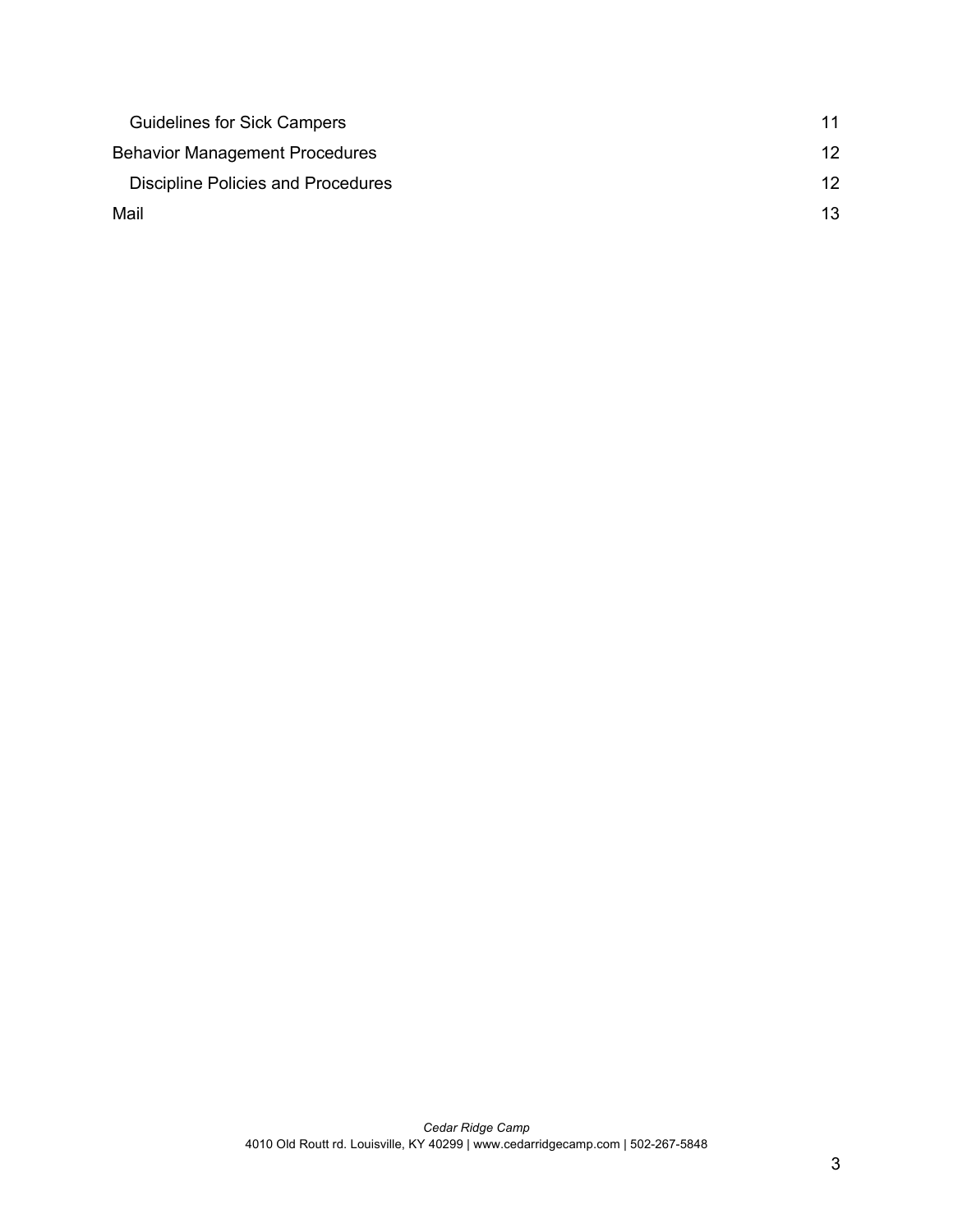## Cedar Ridge Summer Camps

Welcome to the Cedar Ridge Summer Camp. This handbook provides parents and guardians with information regarding all of our camp policies and procedures.

## Cedar Ridge Camp Mission

The goal of the Cedar Ridge Camp is to provide all camp participants the opportunity to grow physically, mentally, socially, and spiritually using natural sites and challenging activities in large and small group settings while under the guidance of well-trained staff members.

## **Staff**

Our well-trained staff is certified in the following: professional CPR/AED, standard first aid, and pool attending. The staff goes through training covering all policies and procedures of camp prior to the start of camp. Staff meets or exceeds all state licensing requirement qualifications in addition to a state Bureau of Investigation report, a child protective services report and reference checks to ensure the safety of your camper. The most important goal of our welltrained staff is providing a nurturing, safe and caring environment for your camper.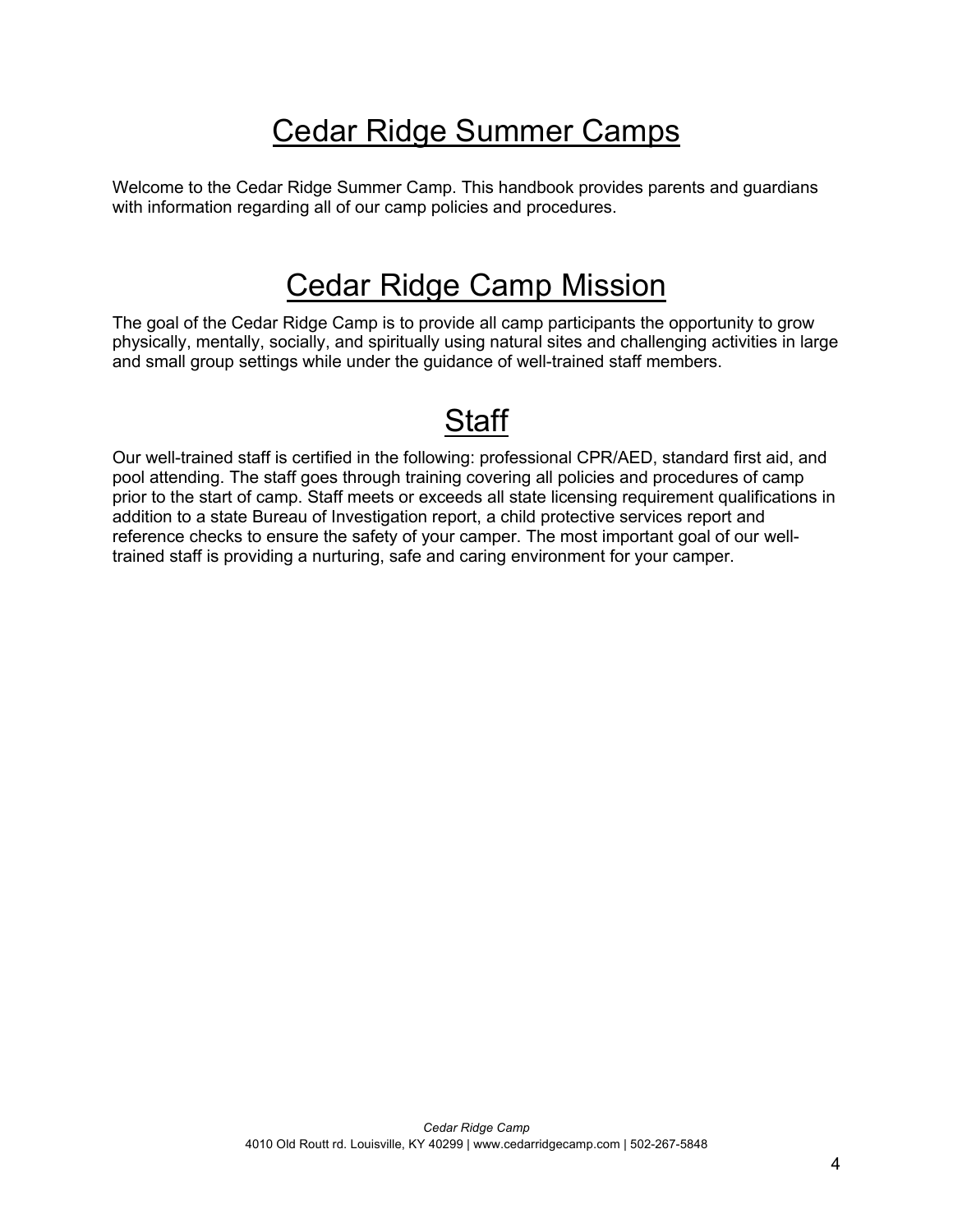## Example of Daily Schedule

*\*Schedule is always subject to change due to weather, unforeseen issues, and additional activities\**

Day camp:

- 9:00am Drop off with health screen & temperature checks
- 9:30am Energizers
- 10-11am Camp Activity (ex, canoeing, archery, fishing, gaga ball)
- 11-12pm Craft Time
- 12:30pm Lunch
- 1pm Bible Study
- 1:30pm Pool Time
- 2:50 Theme Time
- 3:30 Camp Activity (ex, canoeing, archery, fishing, gaga ball)
- 4:30 Clean up, get ready for pick up/bus

Overnight camp:

- 8am Wake Up
- 9am Breakfast
- 9:30 Kitchen Duties/Energizers
- 10:15am Games/Crafts
- 11:15am Camp Activity (ex, canoeing, archery, fishing, gaga ball)
- 12pm Bible Study
- $\bullet$  12:30 pm Lunch
- 1pm Kitchen Duties/Change for Pool
- 2pm Pool
- 3:30pm Crafts/Theme Time
- 4:30pm Camper's Choice
- 5:30pm Counselor's Choice
- 6pm Dinner
- 6:30pm Kitchen Duties/Cabin Cleaning Time
- 7:30pm Breakout Time
- 8:30pm Evening Games
- 9:15pm Campfire
- 10:45 Toothbrush Time
- 11pm Lights Out

## Venture Camp – Age 14

This beginner leadership program for 14-year-olds helps youth to discover what it's like to lead others. Those who accept the challenge will get to try out the High Ropes Course and travel by canoe for a day on the Floyds Fork River.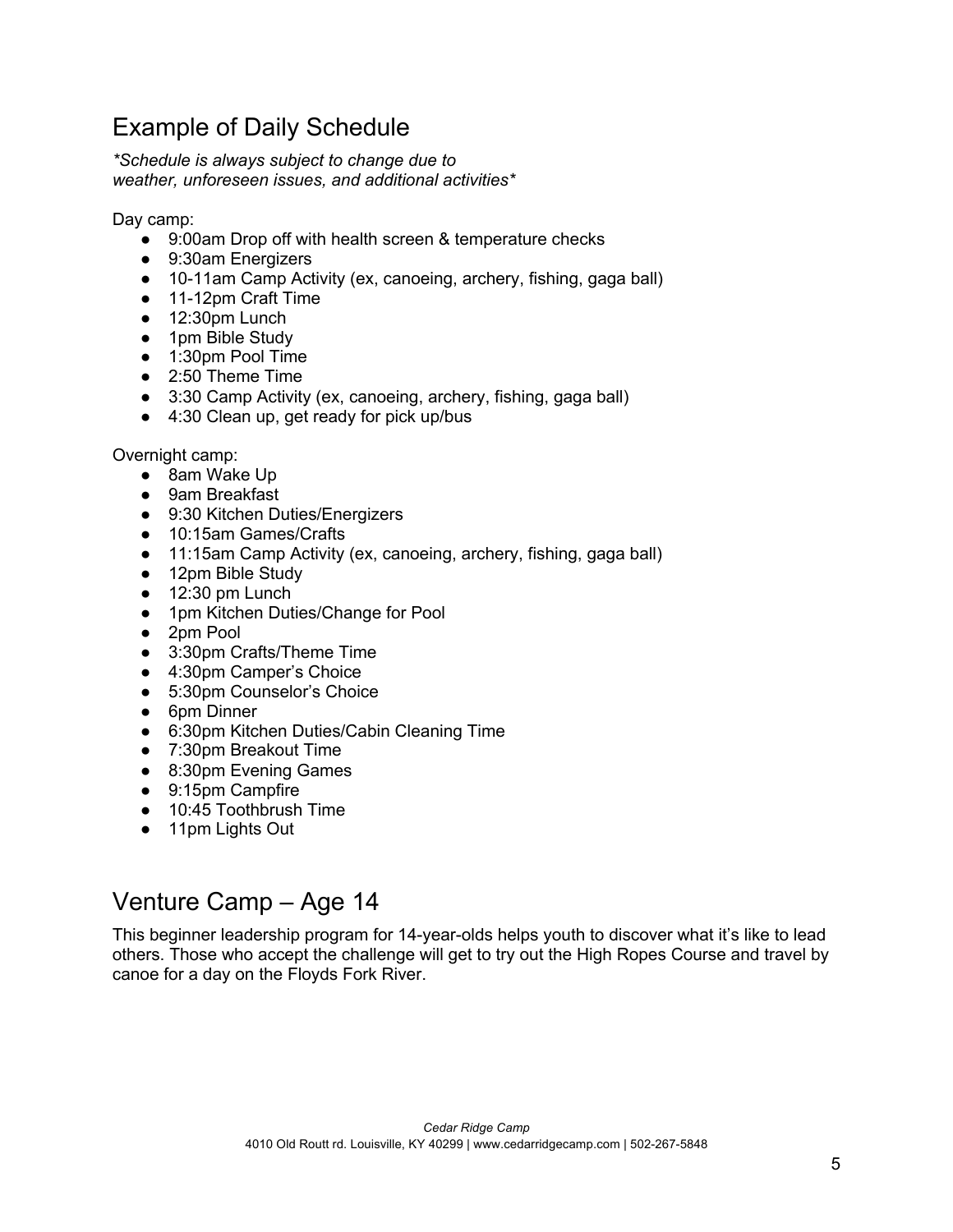## CIT program – Ages 15 & 16

Learn some of the skills and tasks of leadership at camp. Increase confidence and build a strong spiritual foundation as you help out at Cedar Ridge. Applicants must provide a reference and write a short essay. Call the camp for more info.

## Tell Us About Your Camper

Parents/caregivers can help us provide a better camping experience by telling us about the child's needs, likes and dislikes, etc.

**Communication** 

Does the child have different communication needs? If so, what approaches work best?

- 1. Should we always use a certain gesture with certain word?
- 2. Does the child use a talking board? Sign language/eyes?
- 3. What is the camper's general level of communication and comprehension?
- 4. Does the camper have any unusual communication patterns?
- 5. Any special routines?

**Medical** 

- 1. Are there medical concerns/problems we should be aware of?
- 2. Does the child take medication? If so, it should be in the original packaging and signed in with the medic. When should it be taken, how much?
- 3. Any special routines?

Sleep

- 1. Is there a specific (special) bedtime routine?
- 2. What time?

Bathroom

- 1. Is the child on a specific schedule? If so what?
- 2. Are reminders needed?
- 3. Is assistant needed?

## Arrival & Departure Procedures

## Signing In & Out Procedures

Drop off is at 9:00am. Pick up is at 5:00pm.

- An authorized parent or guardian must sign in/out camper at Cedar Ridge Camp.
- Any authorized person will be required to show a picture id.
- We will not allow a camper to leave with someone who is not on the authorized pick-up list and who doesn't have a photo ID.

## Transition Times

A solid plan for both sign-in and sign-out has been established and will be strictly adhered to. We know that sometimes your hectic schedule presses you for time and every second is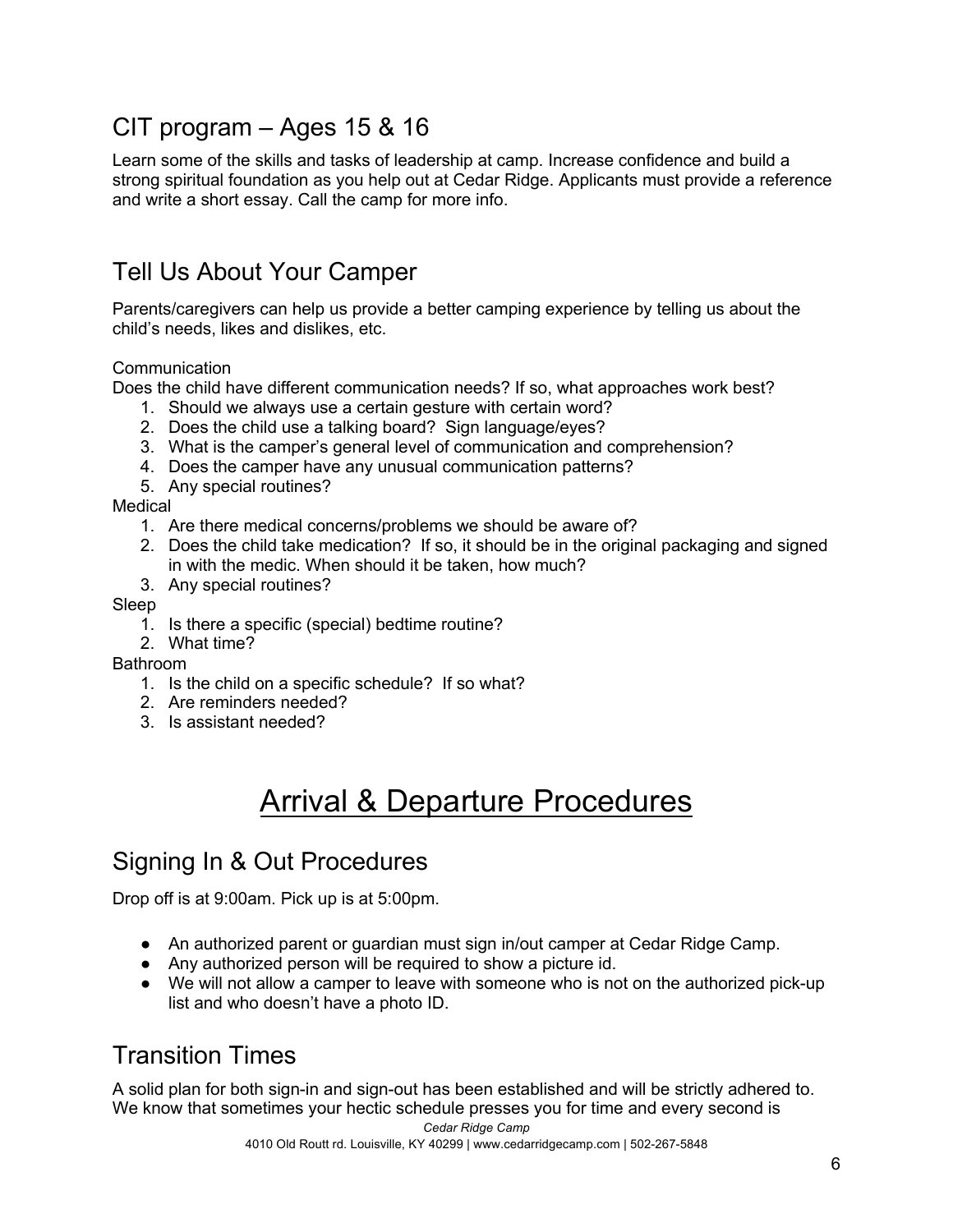valuable, but the safety of your child does come first. Please be patient and allow yourself a few extra minutes to allow for sign in and sign out.

## Early Pick-up

It is beneficial for your campers to stay the entire time of camp to experience all of the benefits of camp. However, we recognize that unexpected situations do arise. On-site directors must be contacted prior to and at the time of pick-up. Parents also need to provide a signed note if they wish to pick up their child during the camp day. The note should specify the date and time of the early departure. An onsite director will call and verify pick-up and where camper will be at that time. Please note that camp is on a strict schedule and will not wait if a parent is late picking up at the designated spot and time. Campers will be released only to persons authorized to pick up with a photo ID.

## Late Fee Policy

The Cedar Ridge Camp staff strives to keep to the daily schedule, including our pick-up times. We hope that parents and guardians also work to follow the daily pick-up times. If a parent does not pick up their camper within fifteen minutes from the scheduled pick-up time it will result in a \$1 per camper per minute fee until the camper(s) are picked up. Campers will not be allowed to return to camp until the fee is paid. If a parent is tardy after 30 minutes staff will call emergency contacts to pick up camper.

The cedar ridge camp reserves the right to refuse the release of a camper if staff is of the opinion that the child may be at risk.

## Screening

Every camper will need to have a health screening upon arrival at camp BEFORE the parent is able to leave. We will take the campers temperature and ask a series of standard health screening questions. A camper, with a temperature that is over 101°F, will have to go home with their parent and be cleared by a doctor before coming back to camp.

Campers will be asked:

- Do you have a fever?
- Do you have a cough?
- Do you have shortness of breath?
- Have you been around anyone with Covid-19 in the last week?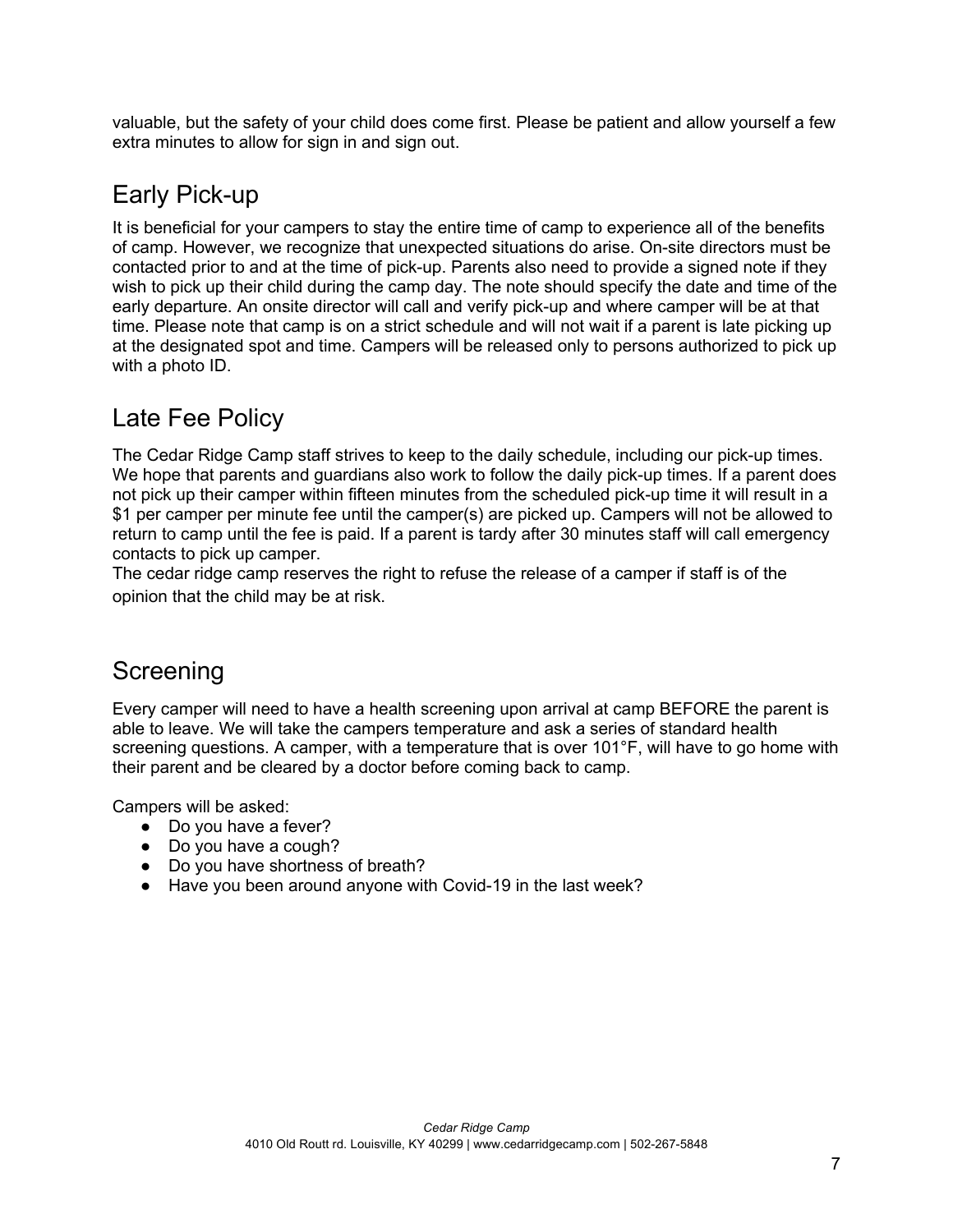## Preparing for Camp

## What to Bring

#### *\*Please label everything with child's full name\**

Please make sure your campers have the following in their bag everyday:

- Sack lunch/snacks
- Labeled water bottle
- Swim gear
- Hat/sunglasses/sun block
- Hand sanitizer
- Facemasks are optional

## Items Not Allowed at Camp

- Heavy coolers
- Hot lunches
- Toys/trading cards
- Electronics
- Valuables/money No cash will be accepted for camp store this year. Pay on-line for candy store.
- **\*\*Cell phones**

*\*\*Cell phone usage will be allowed for 30 minutes at breakfast each morning of overnight camps that are longer than a single week They will be secured by staff for the rest of the day. Campers will have to sign them in/out. This will be treated as a privilege and can be revoked if need be.*

#### *\*\*Cell phones are not allowed at Day Camp or at single week overnight camps*

## Overnight Equipment List

- Sleeping bag/linens/pillow
- Flashlight
- Change of clothes for the week
- Toiletries
- Fleece jacket/sweatshirt
- Rain Jacket

*\*Please label everything with child's full name\**

## Day Camp Lunch

Campers are very active and need a well-balanced lunch with snacks to maintain their energy throughout the day. Only cold lunches allowed. Some ideas for lunch are the following:

- Bottle water & fruit juice
- Sandwich
- Fruit/veggies

Please NO nuts should be packed with lunches.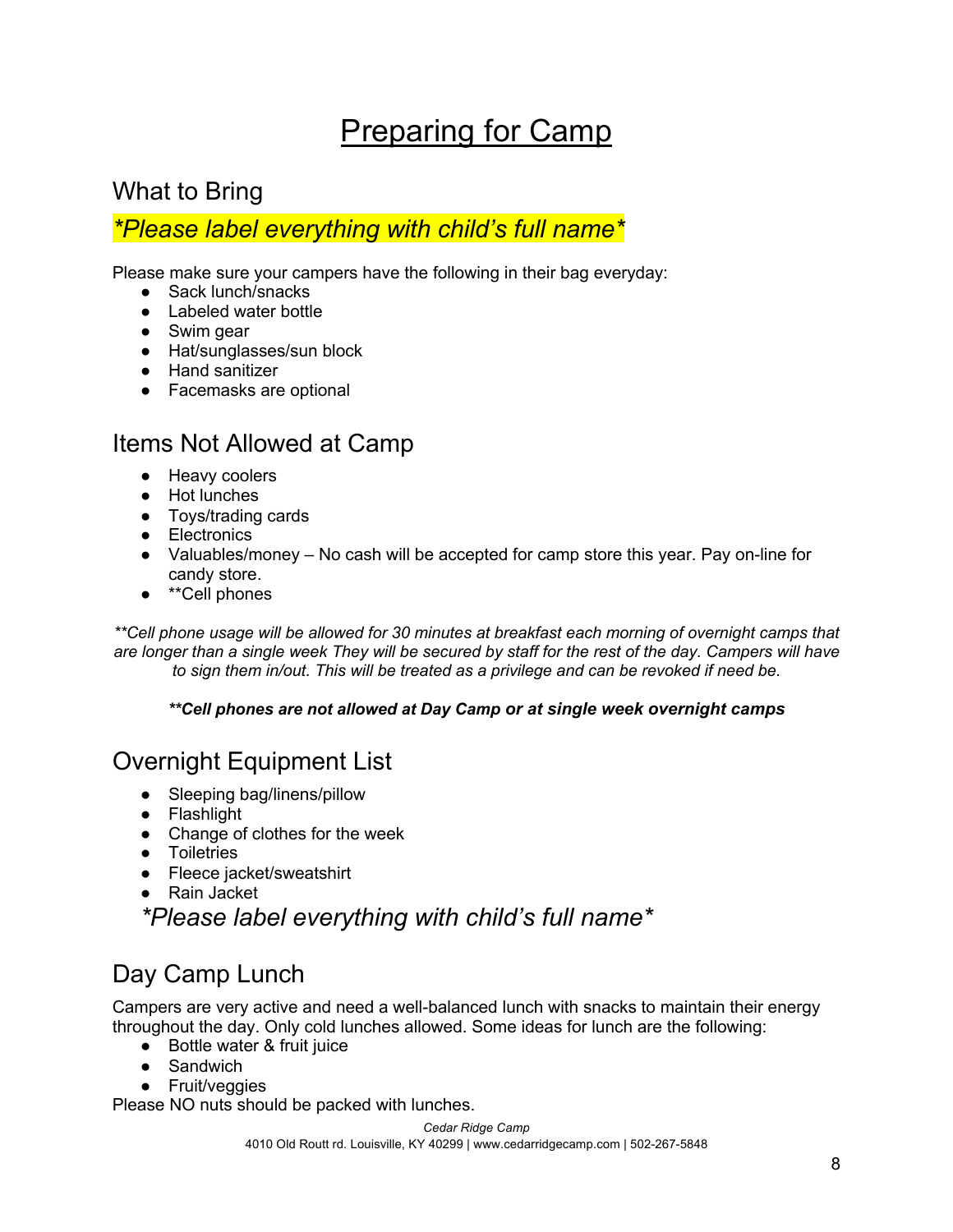#### *\*Please label lunchbox with child's full name\**

#### Camp Store

Where the campers can buy drinks and snacks during pool time.

In the past camp store money has been an add on. Parents needed to add money to their child's account.

This is no longer necessary as camp store money is now included in tuition! All campers will be given 2 items every day.

## Lake/Pool Activities

## **Canoeing**

Campers wanting to canoe must wear a coast guard approved life jacket. All campers will have the opportunity to canoe during the summer at least once. At all water activities we have lifeguards on duty. We will also have counselors scanning the water and beaches at these times. We understand canoeing is a high-risk activity and we take every precaution to make sure your camper is safe and has fun.

## Pool Swimming

Campers not passing the swim test will need to wear a lifejacket and stay in the shallow end. There is always a lifeguard present when campers are in the pool.

## Field Trips

We try to have field trips and excursions off site through the summer. We will always give plenty of advance notice so you and your camper can plan accordingly. Past examples include Ice Skating, hiking through Pope Lick Park, Water Park, The Louisville Zoo, etc. These are included in your tuition, but are not guaranteed to happen every week.

## Lost and Found Policy

Each year we accumulate many pieces of lost clothing, water bottles, lunch boxes, etc. Please be sure that your camper has everything at the end of the day. If you find your camper lost an item please check with the camp director. Items found are put in a storage bin at Cedar Ridge Camp that is cleaned out every week. Camp is not responsible for any lost, stolen or damaged items. The best way to keep your campers' items from ending up in the bin is to label all items with your child's name (first and last). Found or confiscated electronics are kept with the onsite director or in the medical room.

## *\*Please label everything with child's full name\**

*Cedar Ridge Camp* 4010 Old Routt rd. Louisville, KY 40299 | www.cedarridgecamp.com | 502-267-5848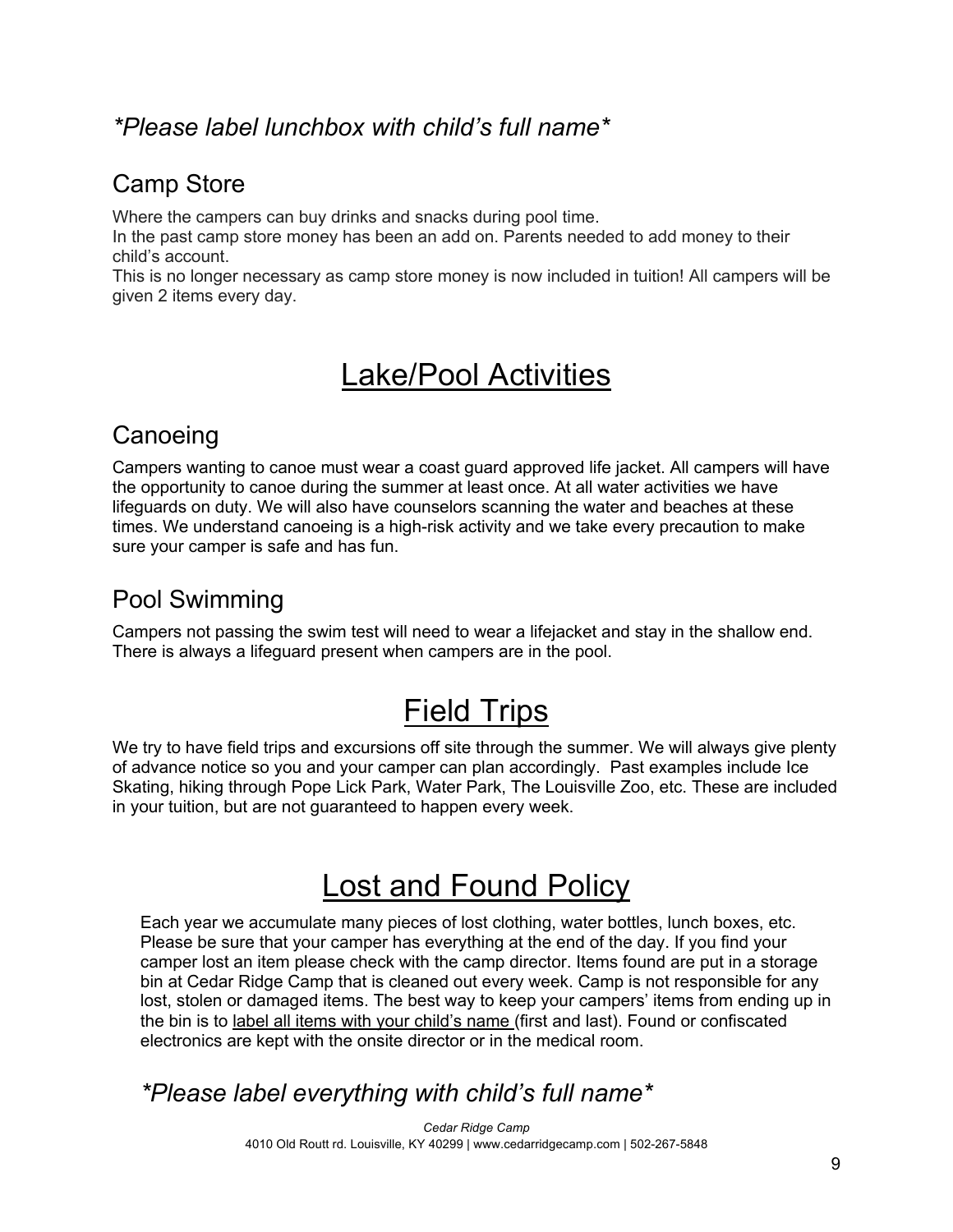## Child Protection Procedures

Counselors go through a child protective training to promote a child-safe environment. Staff is prohibited from working one-on-one with youth outside of the Cedar Ridge Camp (i.e babysitting).

Policies exist to ensure staff and volunteers are not alone with a child.

A buddy system is in place to ensure camper's safety (i.e. 3 campers and a counselor). Camp has an open-door policy.

## Child Abuse Policy

All staff members will be trained to understand their legal obligation to report suspected child abuse, and the appropriate reporting procedures at ridge camp. All staff members are mandated to report any suspected child abuse.

Staff who report suspicions of child abuse or neglect where they work are immune from discharge, retaliation or other disciplinary action for that reason alone unless it is proven that the report is malicious.

## Health Policies

A record of immunizations, including the date of last tetanus shot, and available information concerning age-specific vaccinations must be on file at camp.

## Face Masks

We follow the JCPS guidelines and will have facemasks be optional this year. But we will keep an eye on the number of covid cases and listen to state regulations through the summer. We will always make the choice to keep our campers safe.

#### **Medications**

All medication must be given directly to camp staff from a parent or guardian in its original bottle. A medication form must be filled out by a parent/guardian with specific details for administering the medication. We do not object to giving prescribed medicine to a camper as long as the camper is well enough to participate in activities and that giving the medicine does not interfere with the daily schedule. Camp is not permitted to give medication to a camper without a med form filled out and medication clearly labeled in original bottle, there are no exceptions.

## The Sun & Sunscreen

We are outside most of the day at camp. Parents are required to provide campers with a labeled bottle of sunscreen for use at camp. Sunscreen will need to be applied multiple times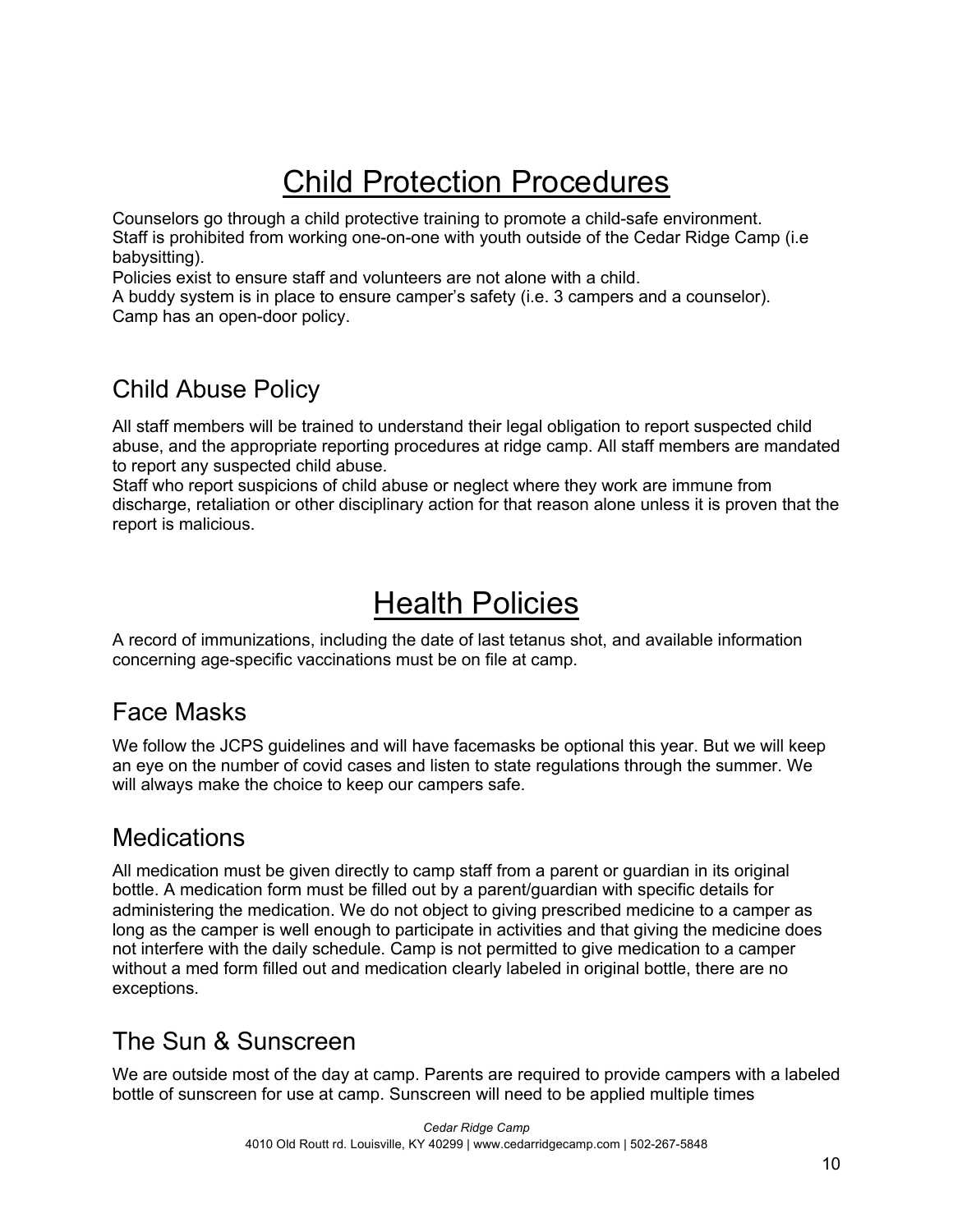throughout the camp day. Campers should be comfortable applying their own sunscreen; staff will not be able to assist in application (we do remind them frequently.) It is highly recommended that parents provide hats, sunglasses, and SPF clothing for campers.

Campers should have a minimum of SPF 25 with UVA/UVB waterproof sunscreen lotion.

*Parents are encouraged to apply sunscreen and bug spray before/when dropping off their child.* 

## Injuries at Camp

A camper who receives an injury at camp will be given first aid by a certified staff member and a parent will be notified. Any camper sent home with a serious injury may not return to camp unless approved by a physician. The onsite director must receive a note from the physician prior to the camper returning.

## Illness at Camp

While we understand the needs of a working family, we must protect all of our campers from any and all contagious illnesses. Under no circumstances should a camper be brought to camp if they have a contagious illness. The onsite director should be notified of any contagious illness to be able to communicate to other parents and give recommendations to parents concerning the illness through our health consultant. If a day camper drops out due to illness, the onsite director should be notified.

**A sick camper cannot do well in a group setting and it is difficult for the staff to give a sick camper the extra attention they may need. If a camper becomes ill during the day, a parent will be notified and the camper must be picked up from camp. If campers are on a field trip, we will do our best to console the camper although a parent may need to pick up the camper at that location.**

## Guidelines for Sick Campers

Covid-19: Campers who have been exposed to Covid-19, or have been diagnosed with Covid-19, will need to seek medical treatment and follow their doctors' instructions. Campers will not be allowed to return to camp unless they have received a negative test result, completed a 5 day quarantine, and have a doctor's note saying they are clear to return to camp.

Fever/Vomiting/Diarrhea: Camper must be free of symptoms for 24 hours before returning to camp.

Severe Headaches/Stomach Ache/Earache: Please keep your camper at home; Camp is not properly equipped to give the necessary attention to sick campers

Eye Infections: Any severe eye infection with redness, swelling, and pus-like drainage is not allowed at camp.

Strep throat: A camper may return once they have been on antibiotics for 24 hours and are well enough to participate at camp.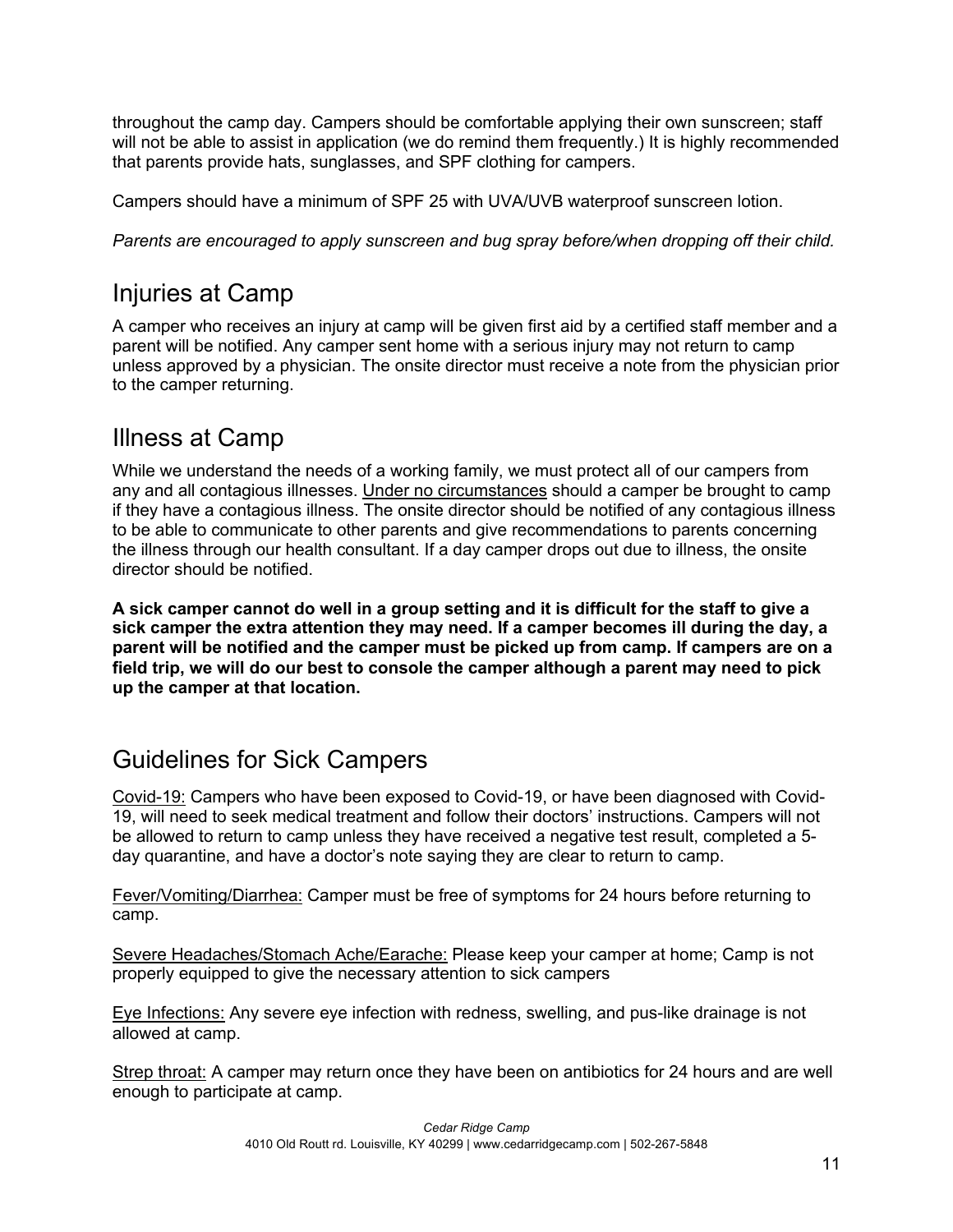Head/Body Lice: Lice are very tiny insect-like creatures that cause infection in the hair of the body. They are very contagious. If your child has lice they may not return to camp until they have been treated and all lice, nits, and eggs are gone. If any signs of lice or nits are found, parents will be notified and will be asked to treat their camper and house. Upon the return to camp, the camper will need to be checked by an onsite director prior to sign-in of camp each morning for two weeks.

*\*\*Please help keep camp healthy and under no circumstance send a sick camper to camp. For more information on any illnesses please contact your physician. Cedar Ridge Camp reserves the right to change illness policies based on new illnesses, information and case by case.*

## Behavior Management Procedures

It is the goal of the cedar ridge camp to provide a healthy, safe, and secure environment for all day camp participants. Cedar Ridge Camp teaches the core values of caring, honesty, respect, and responsibility. Children who attend the program are expected to follow the behavior guidelines and to interact appropriately into a group setting.

Behavior Guidelines:

- People are responsible for their actions.
- We respect each other and the environment.
- Honesty will be the basis for all relationships and interactions.
- We will care for ourselves and those around us.

#### Discipline Policies and Procedures

This is as it is on the registration form:

"Discipline Policies and Procedures (Parents / Guardians - please review with your child.) Discipline at Cedar Ridge Camp, Inc. has the goal of eliminating unacceptable behaviors in a firm, caring way, and helping the camper internalize acceptable behaviors.

MINOR MISBEHAVIORS include, but are not limited to, failure to listen, arguments without any physical contact and occasionally refusing to cooperate with counselors. Disciplinary Procedures - Counselor will use verbal warnings for these minor offenses.

INTERMEDIATE MISBEHAVIORS include, but are not limited to, minor fights (pushing & shoving with no serious hits), one time use of profanity, obscene language, vandalism, obscene gestures, or continual refusal to cooperate.

Disciplinary Procedures - Timeout will be used at Counselor's discretion. More than two (2) timeouts per day per child will be reported to the Summer Camp Program Director. More than two (2) reports to the Summer Camp Program Director per week per child will be reported to the Operations Director. The Operations Director will call the parents and advise them of the problems their child is having that week.

SERIOUS MISBEHAVIORS include, but are not limited to, fights with intent to do bodily harm, hitting with an object or fists, threatening or harassing other campers, continual use of profanity